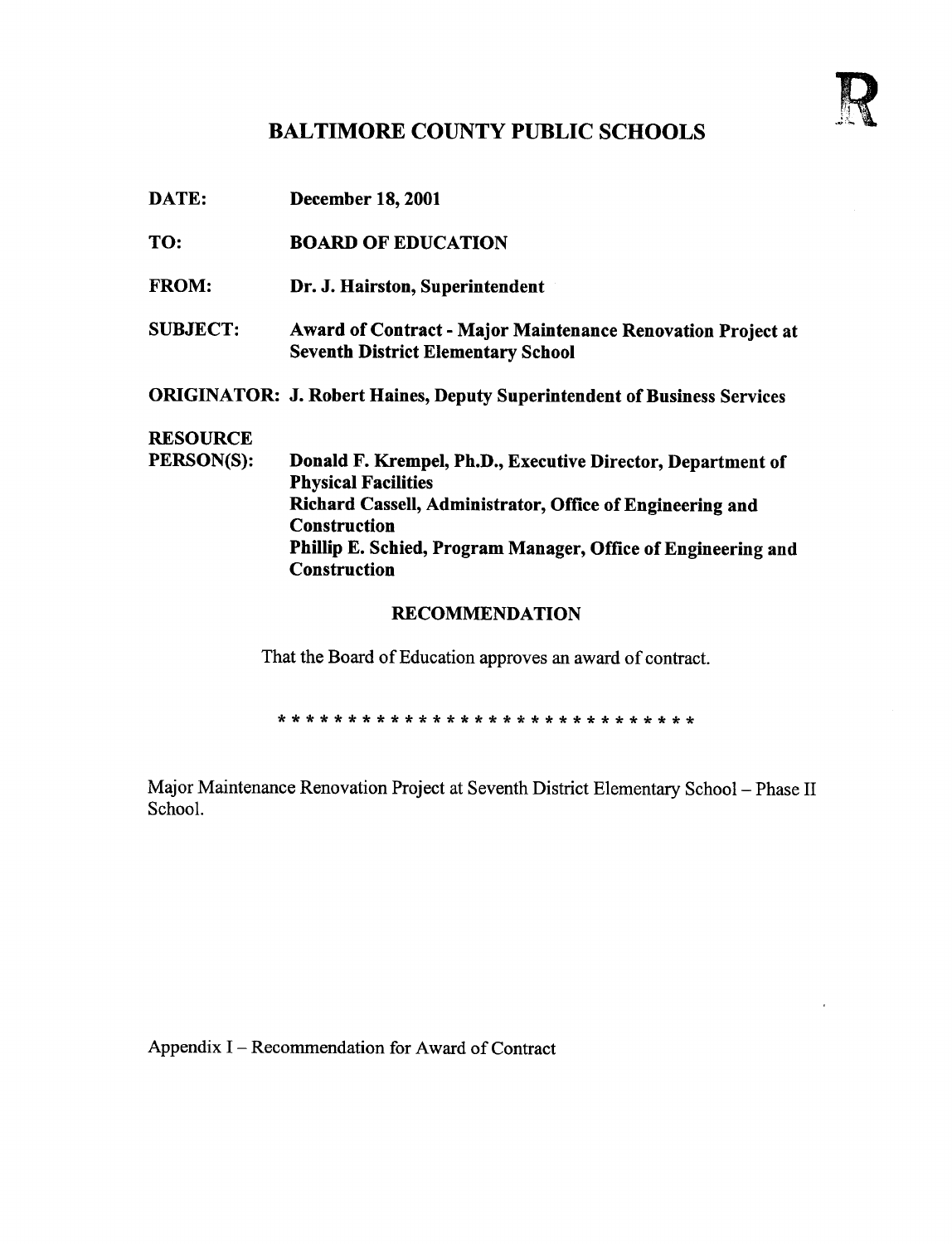## Recommendation for Award of Contract Major Maintenance Renovation Project - Seventh District Elementary School December 18, 2001

On November 30, 2001, five (5) bids were received for the Major Maintenance Renovations at Seventh District Elementary School – Bid #3DI-REN2-054A. This project consists of renovations and upgrades to the existing heating. This project consists of renovations and upgrades to the existing heating, electrical and plumbing systems at this school. A summary of the bids is attached. Based on the bids received, the Department of Physical Facilities recommends an award of contract to Phillips Way, Inc., the lowest responsive bidder, in the amount of \$1,230,000.00.

At this time, we are also requesting <sup>a</sup> 5% Change Order Allocation in the amount of \$61,500.00 to cover any unforeseen conditions and minor changes to the contract, to be authorized and approved by the Building Committee in accordance with Board Policy.

Funding for these projects is available from the Capital Budget Project #665 - Major Maintenance.

APPROVED:

Commendator

Donald F. Krempel, Ph.D. Executive Director